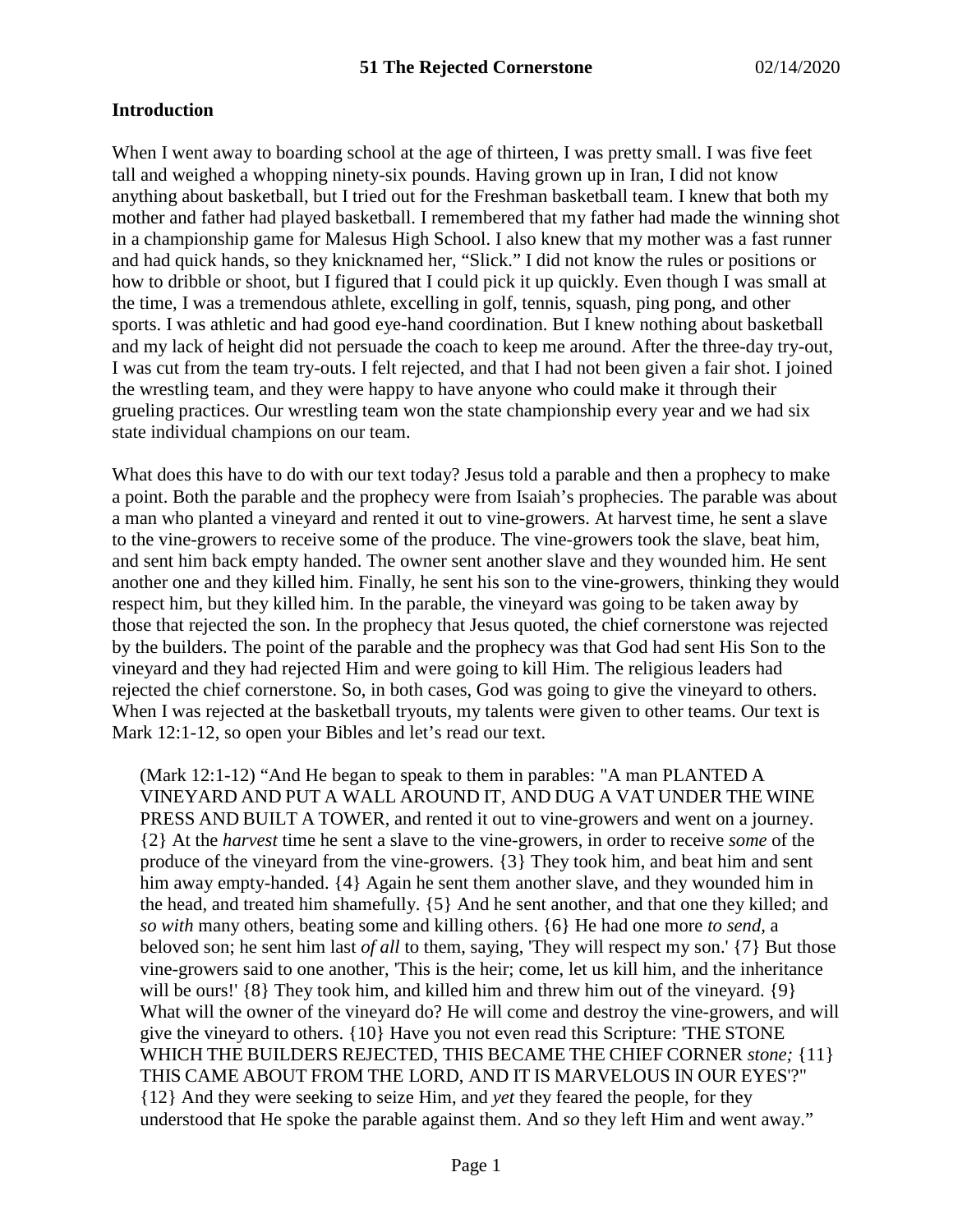#### **The Rejected Cornerstone**

- 1. Parable (Mark 12:1-9)
- 2. Prophecy (Mark 12:10-11)
- 3. Point (Mark 12:12)

# 1. **Parable** (Mark 12:1-9)

Jesus is in the temple and He has just been confronted about His authority. He had thrown out the money changers and those doing business in the temple. This upset the religious leaders, and they were seeking a way to destroy Him. He turned the tables on them by asking them whether the baptism of John was from God or men. When they said they did not know, He told them that He would not tell them by what authority He was doing those things. Our next scene at the temple is about Jesus teaching the crowds. As was His habit, He began to speak to them in parables. In our account in Mark, we just have one parable mentioned, but in Matthew's account, we also have the parable of the two sons.

(Mark 12:1a) "And He began to speak to them in parables…"

The parable is about a man who planted a vineyard and put a wall around it, and dug a vat under the wine press and built a tower. Then, he rented it out to vine-growers and went on a journey. After the harvest he sent a slave to the vine-growers, in order to receive some of the produce. Each person that the owner sent was beat and sent away empty-handed. Finally, the owner sent his son, thinking they would respect him and give him the produce. However, they killed the son, thinking that they could take the vineyard for themselves.

(Mark 12:1-8) "And He began to speak to them in parables: "A man PLANTED A VINEYARD AND PUT A WALL AROUND IT, AND DUG A VAT UNDER THE WINE PRESS AND BUILT A TOWER, and rented it out to vine-growers and went on a journey. {2} At the *harvest* time he sent a slave to the vine-growers, in order to receive *some* of the produce of the vineyard from the vine-growers. {3} They took him, and beat him and sent him away empty-handed. {4} Again he sent them another slave, and they wounded him in the head, and treated him shamefully. {5} And he sent another, and that one they killed; and *so with* many others, beating some and killing others. {6} He had one more *to send,* a beloved son; he sent him last *of all* to them, saying, 'They will respect my son.' {7} But those vine-growers said to one another, 'This is the heir; come, let us kill him, and the inheritance will be ours!'  $\{8\}$  They took him, and killed him and threw him out of the vineyard."

Scholars say this parable is based on Isaiah's prophecy in Isaiah 5:1-7. Isaiah spoke about a vineyard that was planted on a fertile hill. The owner dug it all around, removed its stones, and planted it with the choicest vine. He built a tower in the middle of it and also hewed out a wine vat in it. The owner expected good fruit, but it only produced worthless fruit. In Isaiah's song, the owner was going to remove the hedge around it and let it become trampled down. He was going to allow weeds to grow and was going to withhold rain from it. Isaiah makes it clear that the vineyard is the house of Israel and the men of Judah. The fruit was the fruit of righteousness and justice. Israel was not bearing the fruit that God was expecting it to produce.

In many ways Jesus' parable corresponds to Isaiah's story; there are some close parallels. In both stories the vineyard is the house of Israel and the men of Judah. In both stories, the owner of the vineyard is God. In both stories, God was looking for fruit from His vineyard. The end of the two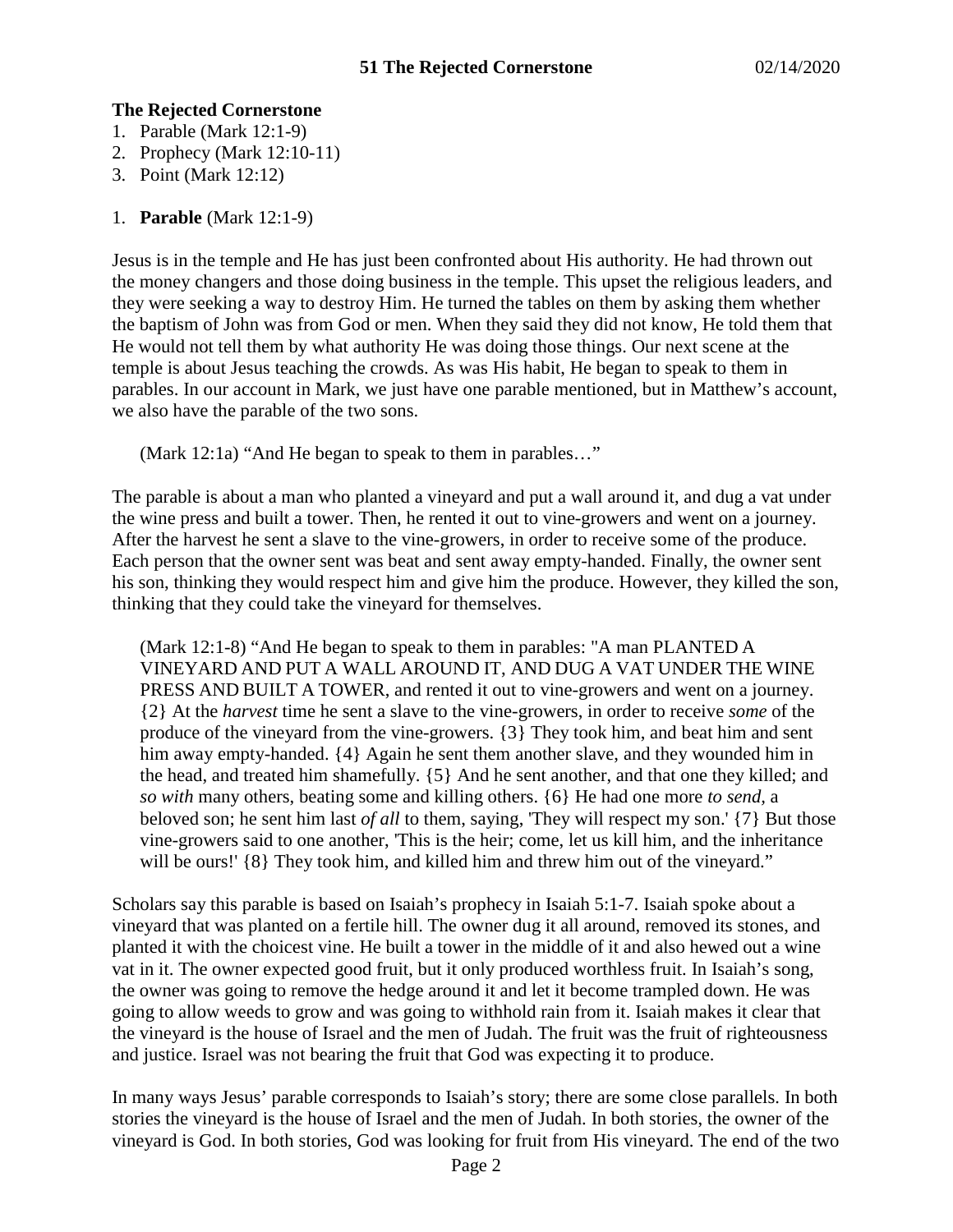## **51 The Rejected Cornerstone** 02/14/2020

stories is similar, yet different. In Isaiah's prophecy, the protection and upkeep of the vineyard was going to cease, and it would be destroyed. In Jesus' parable, the keepers of the vineyard would be destroyed, but the vineyard was going to be given to others. One key difference is the main point or idea of the stories. In Isaiah's prophesy, the main point was that this vineyard was not producing good fruit; it only produced worthless fruit. The main point of Jesus' parable was that the vinekeepers rejected those that the owner sent to collect the fruit. The owner finally sent his son, and the vinekeepers killed his son in order to take the vineyard for themselves. The emphasis and the main point of the two passages are quite different.

(Is 5:1-7) "Let me sing now for my well-beloved A song of my beloved concerning His vineyard. My well-beloved had a vineyard on a fertile hill. {2} He dug it all around, removed its stones, and planted it with the choicest vine. And He built a tower in the middle of it and also hewed out a wine vat in it; Then He expected *it* to produce *good* grapes, but it produced *only* worthless ones. {3} "And now, O inhabitants of Jerusalem and men of Judah, judge between Me and My vineyard. {4} "What more was there to do for My vineyard that I have not done in it? Why, when I expected *it* to produce *good* grapes did it produce worthless ones? {5} "So now let Me tell you what I am going to do to My vineyard: I will remove its hedge and it will be consumed; I will break down its wall and it will become trampled ground. {6} "I will lay it waste; It will not be pruned or hoed, but briars and thorns will come up. I will also charge the clouds to rain no rain on it." {7} For the vineyard of the LORD of hosts is the house of Israel and the men of Judah His delightful plant. Thus He looked for justice, but behold, bloodshed; for righteousness, but behold, a cry of distress."

In our parable today, the owner is going to come and destroy the vine-growers and give it to others. In Mark's account, Jesus asks the question, "What will the owner of the vineyard do?" Then, it looks like Jesus just tells the crowd the answer; "He will come and destroy the vinegrowers, and give the vineyard to others." However, in Matthew's account we find that Jesus was interacting with the crowd. They were getting into the parable and story. When Jesus asked, "what will he do to those vine-growers," they said to Jesus, "He will bring those wretches to a wretched end, and will rent out the vineyard to other vine-growers who will pay him the proceeds at the proper seasons." The crowd rendered the verdict of what was going to happen to the religious leaders. If the religious leaders hated Jesus and wanted to destroy Him before, they were now going to be even more furious about this parable that He had just taught the people. Furthermore, their reputation and influence on the crowds was being seriously damaged.

(Mark 12:9) "What will the owner of the vineyard do? He will come and destroy the vinegrowers, and will give the vineyard to others."

(Matt 21:40-41) "Therefore when the owner of the vineyard comes, what will he do to those vine-growers?" {41} They \*said to Him, "He will bring those wretches to a wretched end, and will rent out the vineyard to other vine-growers who will pay him the proceeds at the *proper* seasons."

We find that the truths of both of these stories came to pass. The temple and the pharisaical system were destroyed in 70 A.D. The temple has never been rebuilt. All the genealogical records were destroyed by the Romans. Isaiah's prophecy was fulfilled. The parable of Jesus also has come true. After the death and resurrection of Christ, God established a new covenant. Christ fulfilled the Law and established a new covenant with His blood. The New Covenant contained a mystery, and the mystery was that the Gentiles were included in God's kingdom. There was a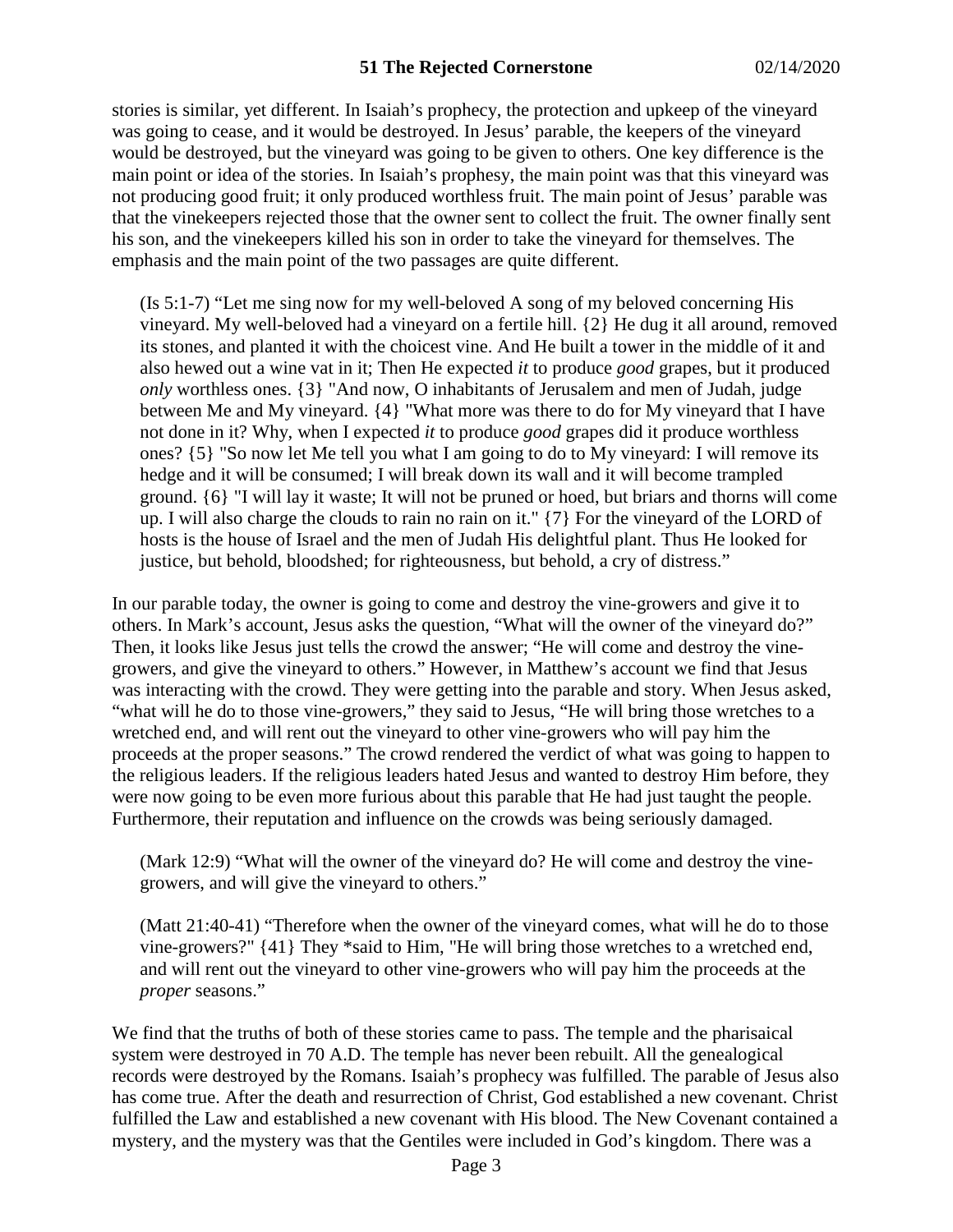partial hardening of the Jews and Gentiles were added. This was God's plan from the very beginning. He promised Abraham that all nations would be blessed through His seed. The lineage of the Messiah went through David and Abraham, and the promise made to Abraham is still being fulfilled. The vineyard was taken away from the religious leaders in Israel and was given to the apostles. There were new keepers of the vineyard.

## 2. **Prophecy** (Mark 12:10-11)

After sharing the parable of the vineyard, Jesus quoted a prophecy from Isaiah 28:16 and Psalm 118:22. God was laying in Zion a stone, a tested stone, a costly cornerstone for the foundation of the temple He was building. This stone was going to be rejected by the builders, and it would be come the chief cornerstone.

(Mark 12:10-11) "Have you not even read this Scripture: 'THE STONE WHICH THE BUILDERS REJECTED, THIS BECAME THE CHIEF CORNER *stone;* {11} THIS CAME ABOUT FROM THE LORD, AND IT IS MARVELOUS IN OUR EYES'?"

(Ps 118:22) "The stone which the builders rejected Has become the chief corner *stone.*"

(Is 28:16) "Therefore thus says the Lord GOD, "Behold, I am laying in Zion a stone, a tested stone, a costly cornerstone *for* the foundation, firmly placed. He who believes *in it* will not be disturbed."

Jesus is the chief cornerstone. We saw in Mark 8:27-30 that Jesus asked the disciples who they believed Jesus to be. Peter answered that Jesus is the Christ. In Matthew's account, we find a more complete record of the conversation. Jesus answered Simon, saying, "I also say to you that you are Peter, and upon this rock I will build My church, and the gates of Hades will not overpower it. In the Greek, the word for rock is petra. Jesus called Peter, "Petros," which means rock. Some incorrectly interpret this to mean that Jesus was going to build His church on Peter. The rock that the church is built on is Jesus, not Peter. Peter got a revelation from God about the identity of Jesus, that He is the Messiah. It is this revelation of who Jesus is that God was going to build His church. Jesus knew that He was the stone, the chief cornerstone, and that the church would be built on this stone.

(Matt 16:15-18) "He \*said to them, "But who do you say that I am?" {16} Simon Peter answered, "You are the Christ, the Son of the living God." {17} And Jesus said to him, "Blessed are you, Simon Barjona, because flesh and blood did not reveal *this* to you, but My Father who is in heaven.  ${18}$  I also say to you that you are Peter, and upon this rock I will build My church; and the gates of Hades will not overpower it."

Jesus had also been telling His disciples that He was going to be rejected. Both Mark and Matthew record that after Peter's revelation Jesus told them what was about to happen (Mark 8:31, Matthew 16:21). In Mark 8:31, we read, "And He began to teach them that the Son of Man must suffer many things and be rejected by the elders and the chief priest and the scribes, and be killed, and after three days rise again." Jesus had clearly told them that He was the stone that the church would be built on, and that He was going to be rejected. He had been teaching and giving the disciples understanding about this long before our passage today.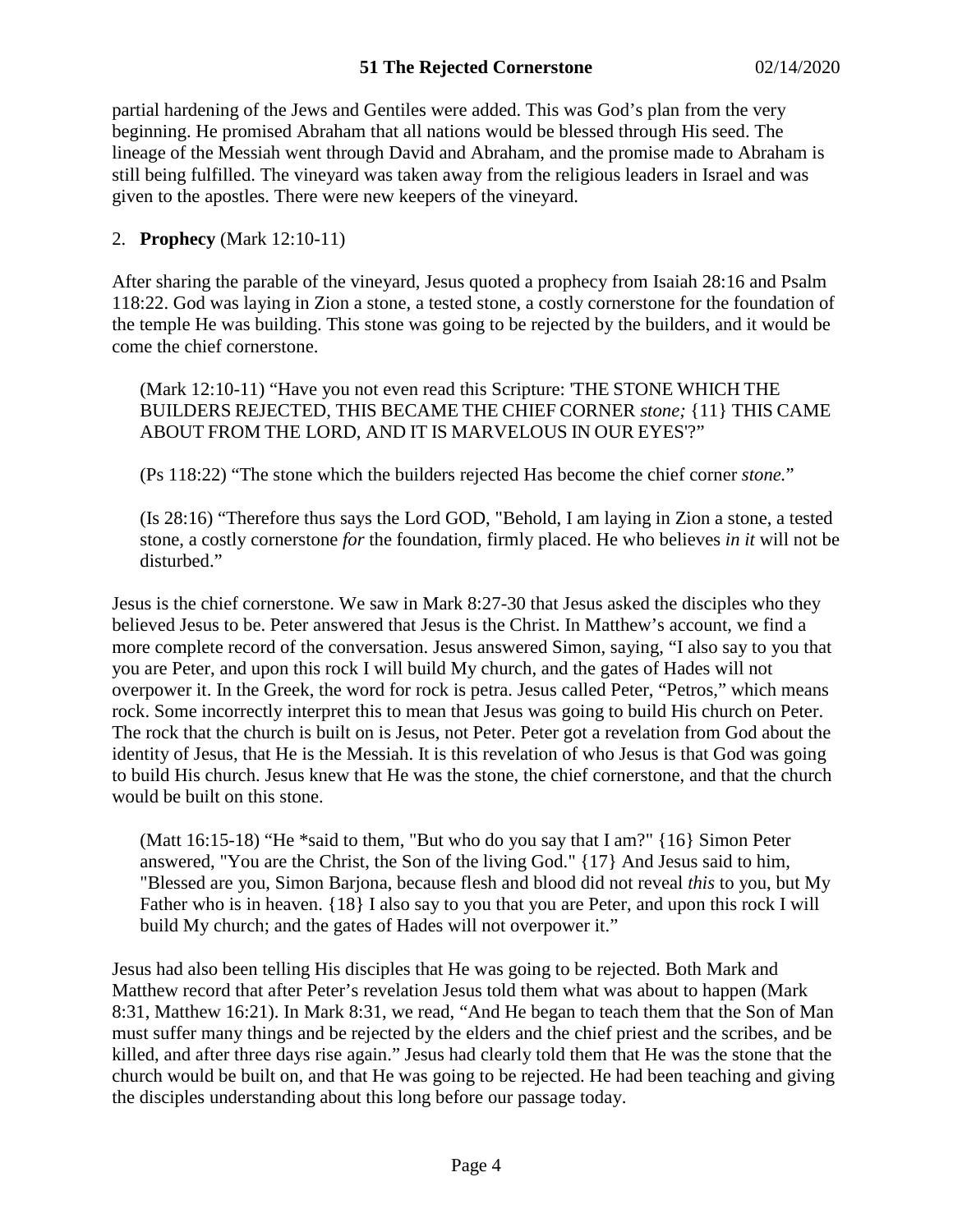(Mark 8:31) "And He began to teach them that the Son of Man must suffer many things and be rejected by the elders and the chief priests and the scribes, and be killed, and after three days rise again."

#### 3. **Point** (Mark 12:12)

Jesus routinely spoke to the crowd in parables. In Mark 4, after Jesus had taught about the sower and the four soils, the disciples asked Jesus why He was speaking in parables. He told them that they had been given the mystery of the kingdom of God, but those on the outside got everything in parables, so that while seeing, they would see but not perceive, and while hearing, they would hear but not understand. The disciples did not always understand, but when they were alone with Jesus, they would ask Him about the parables, and He would explain the parables to them.

(Mark 4:10-12) "As soon as He was alone, His followers, along with the twelve, *began* asking Him *about* the parables. {11} And He was saying to them, "To you has been given the mystery of the kingdom of God, but those who are outside get everything in parables, {12} so that WHILE SEEING, THEY MAY SEE AND NOT PERCEIVE, AND WHILE HEARING, THEY MAY HEAR AND NOT UNDERSTAND, OTHERWISE THEY MIGHT RETURN AND BE FORGIVEN."

The significance of this account is that the religious leaders understood this parable. In Mark 12:12, we find that the religious leaders understood that He spoke the parable against them. This was one particular parable that Jesus intended for them to understand.

(Mark 12:12) "And they were seeking to seize Him, and *yet* they feared the people, for they understood that He spoke the parable against them. And *so* they left Him and went away."

The vineyard is the house of Israel, God's people. The owner of the vineyard is God. He planted the vineyard and He expected to receive fruit, good fruit. God had sent His servants, the prophets to gather fruit. In Jeremiah 7:25-26, God said, "Since the day that your fathers came out of the land of Egypt until this day, I have sent you all My servants the prophets, daily rising early and sending them. Yet they did not listen to me."

(Jer 7:25-26) "Since the day that your fathers came out of the land of Egypt until this day, I have sent you all My servants the prophets, daily rising early and sending *them.* {26} "Yet they did not listen to Me or incline their ear, but stiffened their neck; they did more evil than their fathers."

In Jeremiah 25:3-4, God told Israel, "And I have spoken to you again and again, but you have not listened." God had been sending His servants to collect fruit from the vineyard, but they had stiffened their necks and not listened.

(Jer 25:3-4) "From the thirteenth year of Josiah the son of Amon, king of Judah, even to this day, these twenty-three years the word of the LORD has come to me, and I have spoken to you again and again, but you have not listened. {4} "And the LORD has sent to you all His servants the prophets again and again, but you have not listened nor inclined your ear to hear,"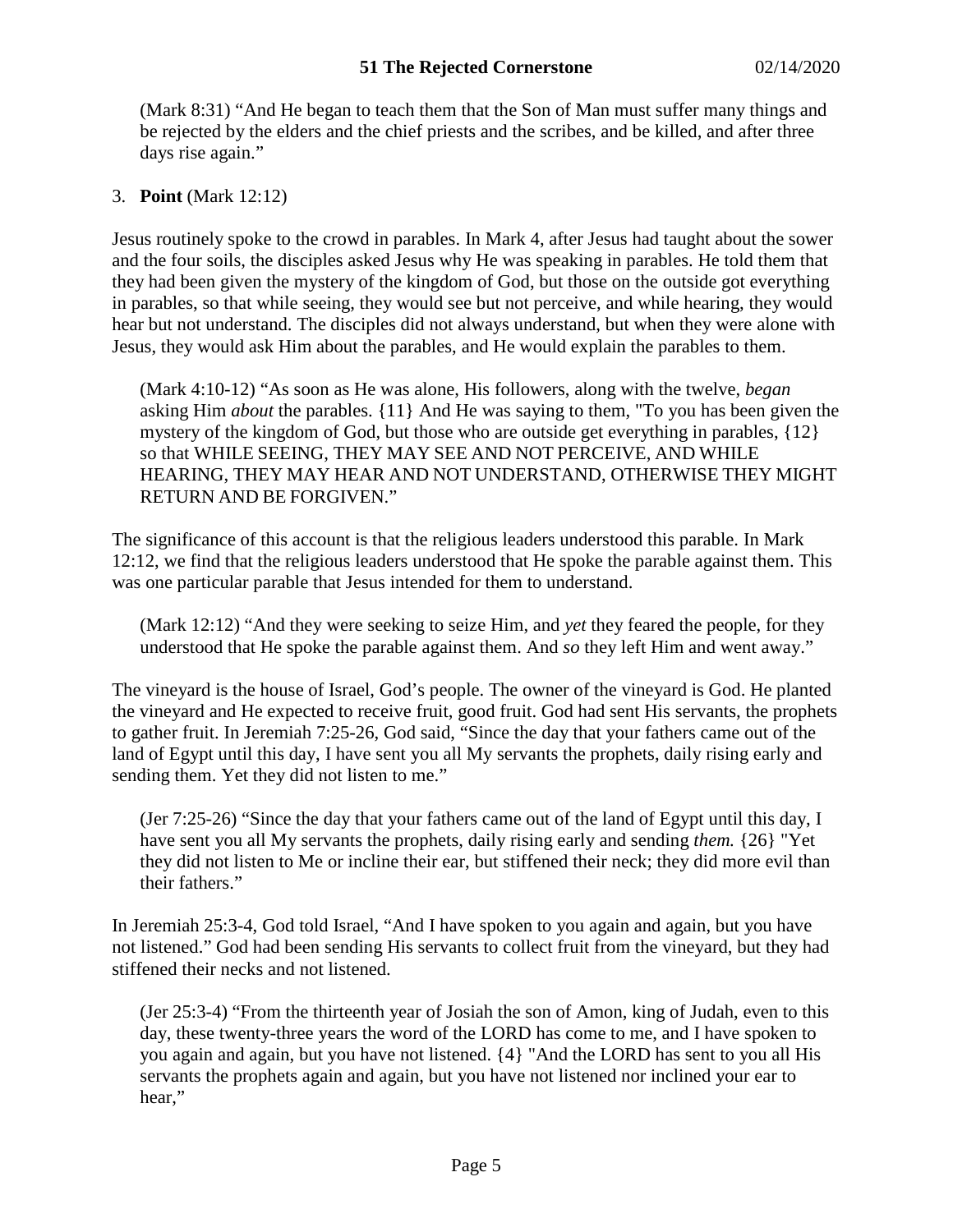Not only did Israel not listen to the servants that God sent, they treated them poorly and persecuted them. In 1 Kings 22:24-28, we have the account of Micaiah being struck on the cheek for prophesying. After striking him, they put him in prison and commanded those keeping him to feed him sparingly with bread and water.

(1 Kings 22:24-28) "Then Zedekiah the son of Chenaanah came near and struck Micaiah on the cheek and said, "How did the Spirit of the LORD pass from me to speak to you?" {25} Micaiah said, "Behold, you shall see on that day when you enter an inner room to hide yourself." {26} Then the king of Israel said, "Take Micaiah and return him to Amon the governor of the city and to Joash the king's son; {27} and say, 'Thus says the king, "Put this man in prison and feed him sparingly with bread and water until I return safely."'" {28} Micaiah said, "If you indeed return safely the LORD has not spoken by me." And he said, "Listen, all you people."

Not only did they physically strike and put them in prison, they killed some of the prophets that God sent. In 2 Chronicles 24, Zechariah was stoned to death for prophesying and confronting them for transgressing the commandments of the Lord. They not only rejected the word, the rejected God who had sent Zechariah to them, and killed His servant.

(2 Chro 24:20-21) "Then the Spirit of God came on Zechariah the son of Jehoiada the priest; and he stood above the people and said to them, "Thus God has said, 'Why do you transgress the commandments of the LORD and do not prosper? Because you have forsaken the LORD, He has also forsaken you.'" {21} So they conspired against him and at the command of the king they stoned him to death in the court of the house of the LORD."

This parable was a word picture of the religious leaders and Israel. They had not listened to the prophets. They had rejected the prophets, treated them badly and put others to death. Now, the owner of the vineyard had sent His only begotten Son, and they were rejecting Him and were getting ready to put Him to death. It was a picture, and it was also a prophecy of what was about to happen later that week.

(Matt 21:43-44) "Therefore I say to you, the kingdom of God will be taken away from you and given to a people, producing the fruit of it. {44} And he who falls on this stone will be broken to pieces; but on whomever it falls, it will scatter him like dust."

The point of the prophecy is very similar in that the religious leaders had rejected Jesus, the chief cornerstone. In Peter's letter, he wrote about the cornerstone that was rejected. He said the cornerstone was a choice stone, a precious corner stone and that those who believe in Jesus would not be disappointed. However, for those that reject Christ as the cornerstone, it is a stone of stumbling and a rock of offense.

(1 Peter 2:6-8) "For *this* is contained in Scripture: "BEHOLD, I LAY IN ZION A CHOICE STONE, A PRECIOUS CORNER *stone,* AND HE WHO BELIEVES IN HIM WILL NOT BE DISAPPOINTED." {7} This precious value, then, is for you who believe; but for those who disbelieve, "THE STONE WHICH THE BUILDERS REJECTED, THIS BECAME THE VERY CORNER *stone,*" {8} and, "A STONE OF STUMBLING AND A ROCK OF OFFENSE"; for they stumble because they are disobedient to the word, and to this *doom* they were also appointed."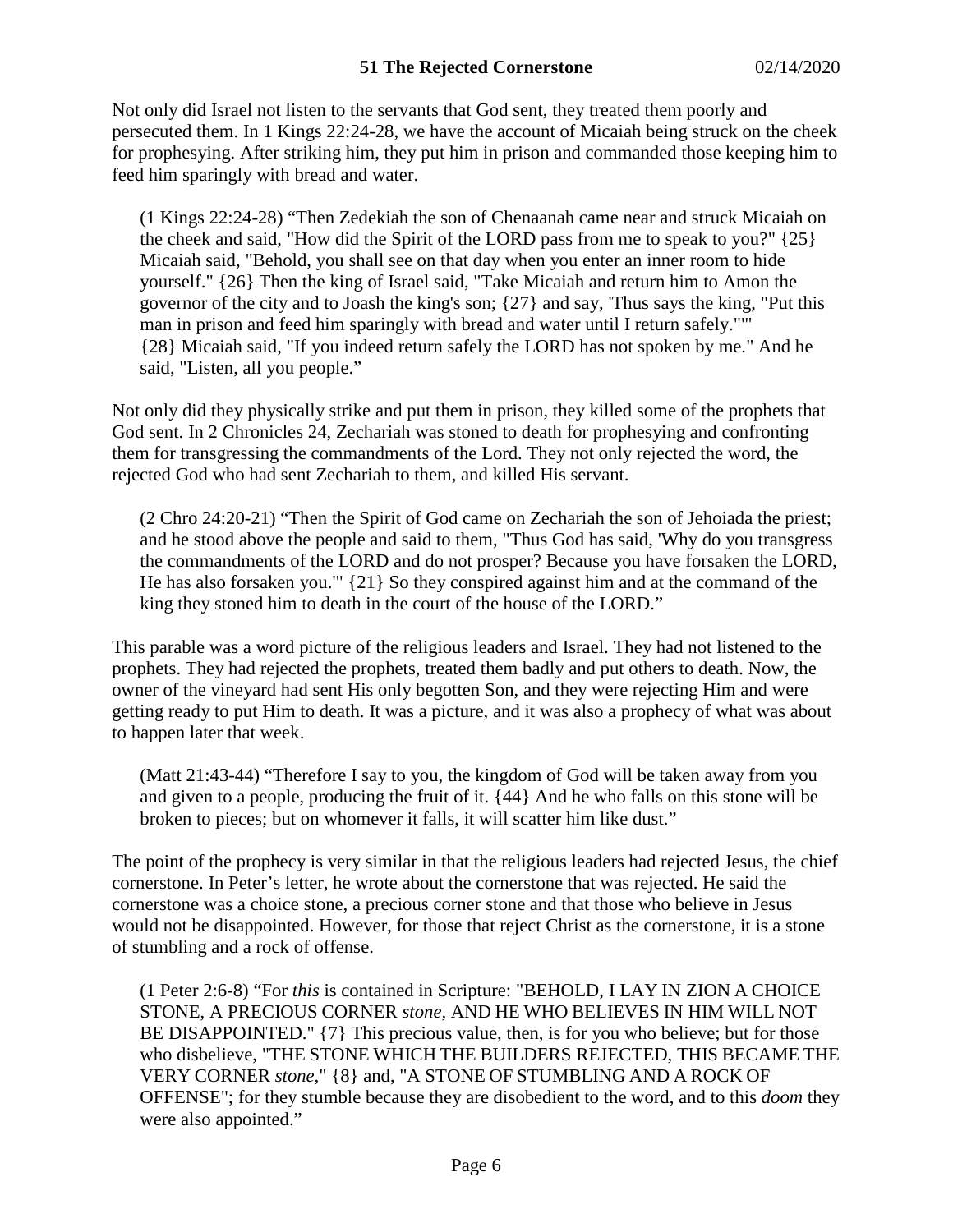Paul also wrote about Christ the cornerstone. In 1 Corinthians 3 Paul said that he laid a foundation, and another is building on it. He went on to say, "For no man can lay a foundation other that the one which is laid, which is Jesus Christ." Christ is the cornerstone that Paul laid in every church that he planted. There is no other cornerstone.

(1 Cor 3:10-11) "According to the grace of God which was given to me, like a wise master builder I laid a foundation, and another is building on it. But each man must be careful how he builds on it. {11} For no man can lay a foundation other than the one which is laid, which is Jesus Christ."

In Romans 9 Paul wrote that Israel had pursued a law of righteousness and did not arrive at that law. He said they did not arrive at it because it was by works, not by faith. He said, "They stumbled over the stumbling stone, just as it is written, "Behold, I lay in Zion a stone of stumbling and a rock of offense, and he who believes in him will not be disappointed."

(Rom 9:30-33) "What shall we say then? That Gentiles, who did not pursue righteousness, attained righteousness, even the righteousness which is by faith; {31} but Israel, pursuing a law of righteousness, did not arrive at *that* law. {32} Why? Because *they did* not *pursue it* by faith, but as though *it were* by works. They stumbled over the stumbling stone, {33} just as it is written, "BEHOLD, I LAY IN ZION A STONE OF STUMBLING AND A ROCK OF OFFENSE, AND HE WHO BELIEVES IN HIM WILL NOT BE DISAPPOINTED."

The point of the parable was that the vineyard was being given to others. Because the vinegrowers, the religious leaders, had rejected God's prophets and His Son, the vineyard was given to other vine-growers who would return the fruit from the vineyard. The point of the prophecy was that the religious leaders had rejected Jesus, the cornerstone, and He had become a stumbling stone to them. For those that do not reject the cornerstone, they are being built into the temple of the Holy Spirit.

These were word pictures that showed what was really going on with the religious leaders. Peter, Paul and the other church leaders clearly understood the points of this teaching. The religious leaders also understood Jesus' teaching that day. They were rejecting Jesus as the Messiah because they wanted people to follow them, not Him. They wanted the vineyard for themselves, even though it belonged to God. This teaching infuriated them all the more, and they were seeking to seize Jesus. The only thing that constrained them was that they feared the people, and they left Jesus and went away.

## **Conclusion and Applications**

This morning as we look at the parable and the prophecy, let's make it personal. Have you believed in Jesus, the precious cornerstone? Have you placed your faith in Christ? There is a choice that we must make. For those that reject Jesus, He is a stumbling stone. For those that receive Him, they will not be disappointed. If you would like to receive Christ this morning, pray with me.

Jesus, I believe that You are the Messiah. I believe that You are the Son of God. I believe that You came and died for our sins and were raised from the dead. This morning, I want to receive You as my Lord and Savior. I ask You to take away my sins, and come into my life. I confess You as Lord. I pray this in Jesus' name. Amen.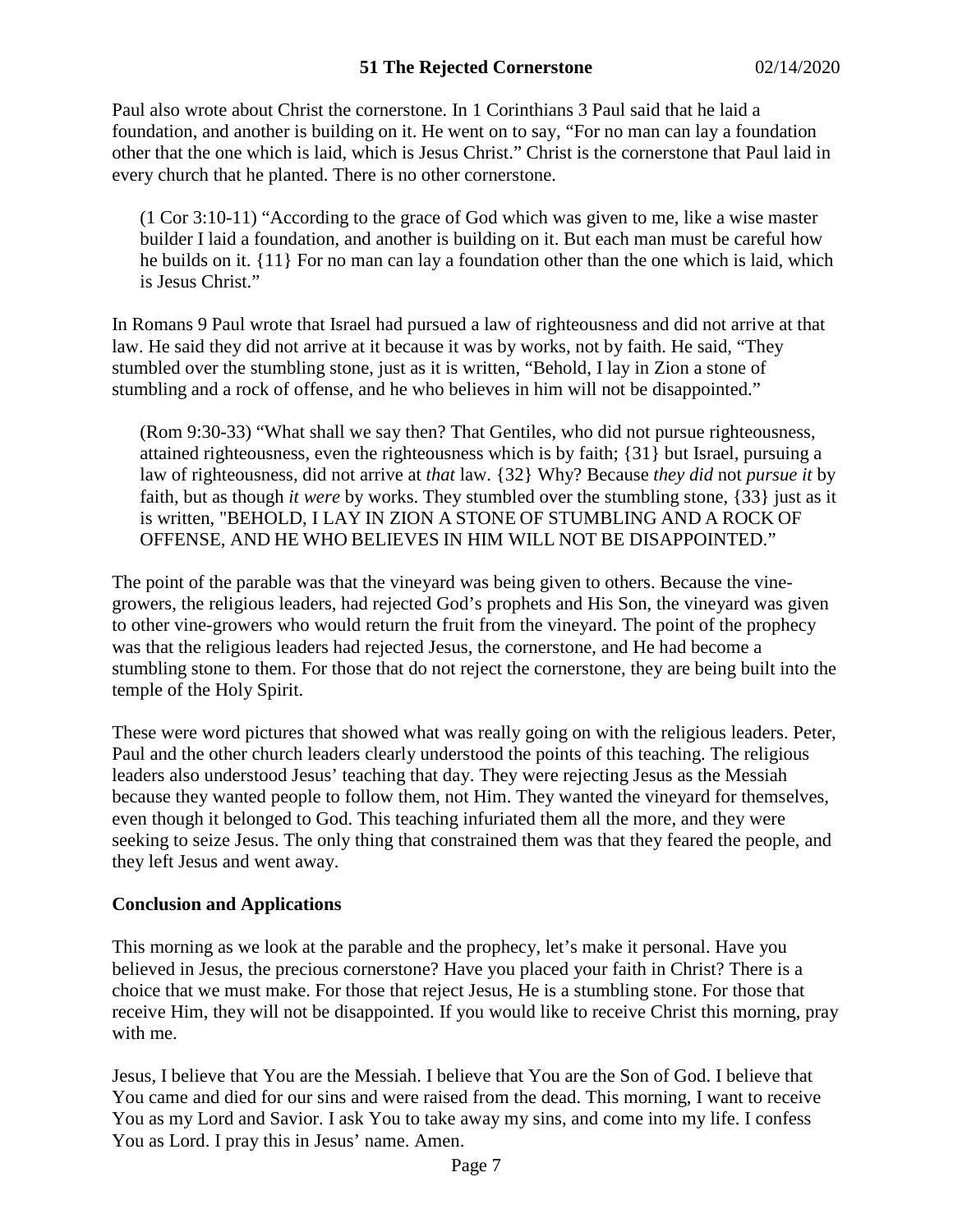The parable is about God's vineyard that He planted. God expects fruit from His vineyard. He expects good fruit, not worthless fruit. He expects the fruit of righteousness. What kind of fruit are you bearing in your life? Is it good fruit, or is it worthless fruit? Are you returning some of the fruit back to the Lord? God expects us to give some of the fruit back to Him, the owner of the vineyard.

In Hebrews 13:15-16, we read, "Through Him then, let us continually offer up a sacrifice of praise to God, that is the fruit of lips that give thanks to His name. And do not neglect doing good and sharing, for with such sacrifices God is pleased." One of the ways that we render fruit back to God is in our praises and thanksgivings. Our worship is an important part of our ministry to the Lord; it is a way to return some of the fruit of the vineyard. Let me encourage you to return some of this fruit in your private prayers and private worship. Let me encourage you to return some of this fruit in our corporate prayers and our corporate worship.

(Heb 13:15-16) "Through Him then, let us continually offer up a sacrifice of praise to God, that is, the fruit of lips that give thanks to His name. {16} And do not neglect doing good and sharing, for with such sacrifices God is pleased."

Although our passage is not about how to bear fruit, I want to close with two thoughts about bearing fruit. First, if we want to bear fruit, John made it very clear that we must abide in Christ, the vine. If we abide in the vine, we will bear much fruit. If we do not abide in the vine, and are apart from Christ, we can do nothing. For us to bear good fruit and to have fruit to return to God, we have to abide in Christ. Are you abiding in Christ? Are you spending time in His word? Are you spending time in prayer? Are you spending time in worship? Are you spending time meditating on His word? Are you listening to the Lord? Are you abiding in the vine? If we want to return fruit to the owner of the vineyard, we must abide in the vine.

(John 15:4-5) "Abide in Me, and I in you. As the branch cannot bear fruit of itself unless it abides in the vine, so neither *can* you unless you abide in Me. {5} "I am the vine, you are the branches; he who abides in Me and I in him, he bears much fruit, for apart from Me you can do nothing."

Second, Peter tells us that if we have certain qualities in our lives, we will bear fruit. He said that we must possess and be increasing in these qualities in order to be fruitful. What are those qualities? He said we must have moral excellence? Are you living in moral excellence? Are you increasing in your moral excellence? The second quality was knowledge. Are you growing in your knowledge? Are you reading and studying the word so that you are growing in knowledge? The third quality is self-control? How are you doing in self-control? How is your self-control in your spending? How is your self-control in your eating habits? How is your self-control with your tongue and your temper? Are you growing in your self-control? The fourth quality is perseverance. I am asking God to help me grow in my perseverance. Are you growing in perseverance? The fifth quality is godliness. Are you growing in godliness? The sixth is brotherly kindness. Are you growing in your brotherly kindness? The seventh quality is love. Are you growing in your love? Are you growing in your love for God? Are you growing in your intimacy with God? Are you growing in your affection for God? Are you wanting to spend more time with Him because you love Him so much? Are you wanting to spend more time in His word because you want to hear from Him? Are you growing in your love for God? Are you growing in your love for your brothers and sisters? Are you growing in your love? Peter said if these qualities are ours and are increasing, we will not be unfruitful.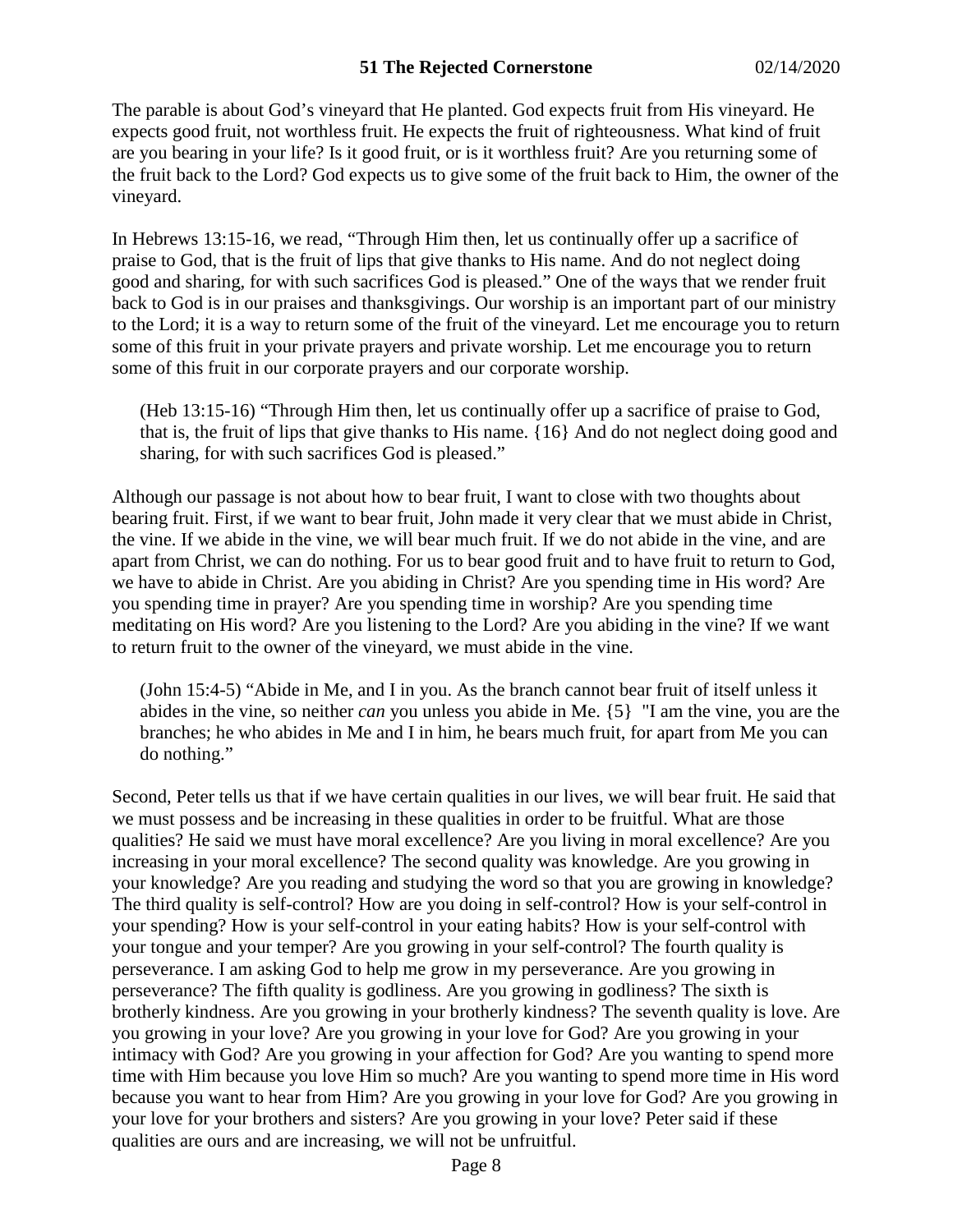# **51 The Rejected Cornerstone** 02/14/2020

(2 Pet 1:5-8) "Now for this very reason also, applying all diligence, in your faith supply moral excellence, and in *your* moral excellence, knowledge, {6} and in *your* knowledge, selfcontrol, and in *your* self-control, perseverance, and in *your* perseverance, godliness, {7} and in *your* godliness, brotherly kindness, and in *your* brotherly kindness, love. {8} For if these *qualities* are yours and are increasing, they render you neither useless nor unfruitful in the true knowledge of our Lord Jesus Christ."

Father God, help us to abide in You so that we can bear much fruit. Father God, help us to have these seven qualities and to be increasing in them so that we can bear fruit, good fruit. Father, help us to receive Your servants that You send here to remind us of bearing good fruit. Help us to gladly return some of the fruit from the vineyard. We ask these things in Jesus' name. Amen.

## Q & A

- 1. Who are the keepers of the vineyard today? Who did God give it to?
- 2. What kind of fruit is being produced in the vineyard today?
- 3. Are we stewards and keepers of God's vineyard, or have we claimed it for ourselves?
- 4. What are ways to render fruit back to the Lord?
	- a. Hebrews 13:15: Fruit of lips
	- b. Galatians 5:22-23: Fruit of the Spirit
	- c. Proverbs 11:30: Fruit of souls
	- d. Psalm 51:17-19 Fruit of a broken, contrite heart, righteousness
	- e. Proverbs 3:9-10: Fruit of our labors, the first of our produce
	- f. Exodus 23:19: Best of our first fruits
	- g. Matthew 3:8: Fruit from repentance